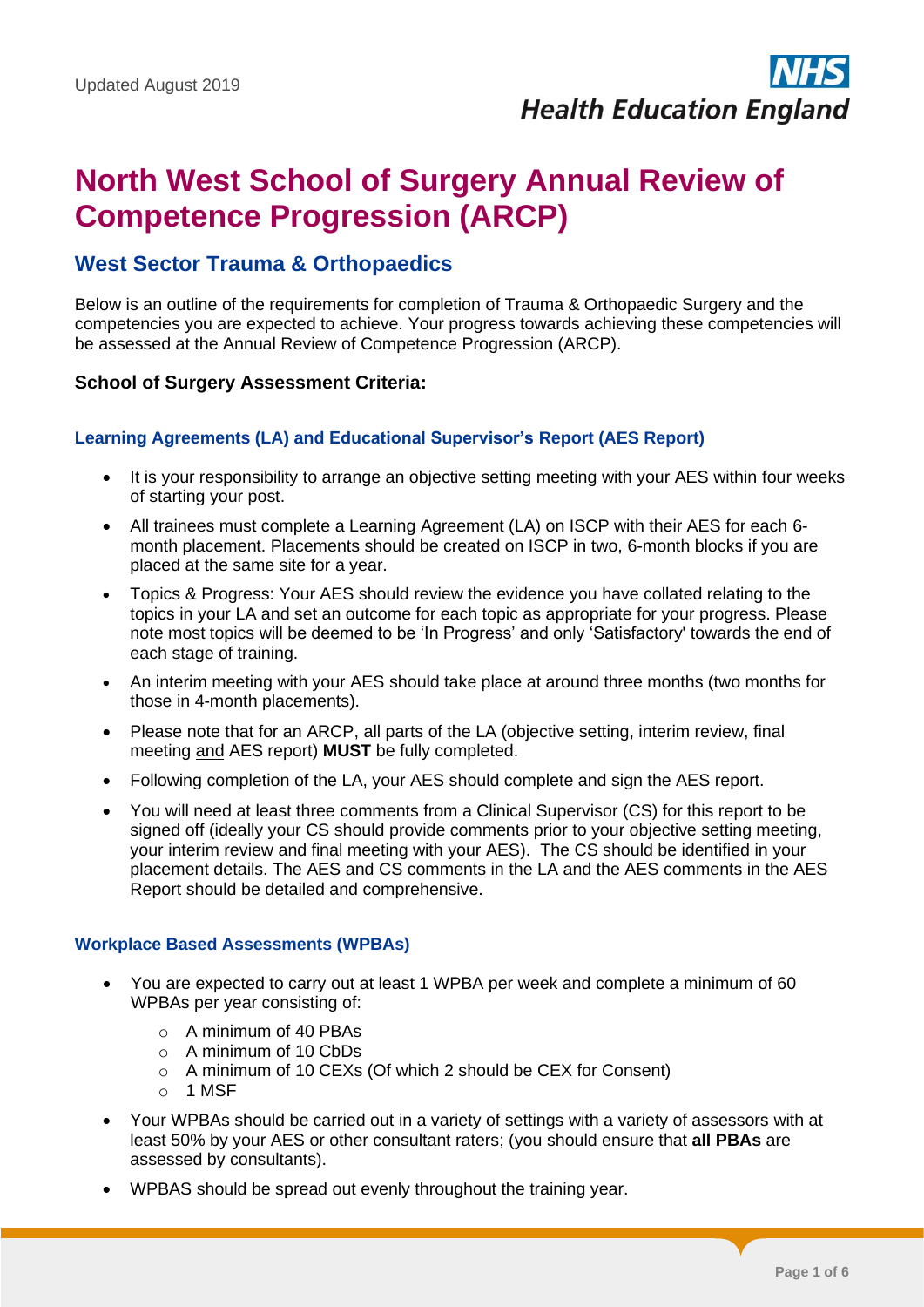- Assessments should include comments by the assessor reflecting feedback given on performance and areas for improvement with a global rating indicating the level achieved.
- All your WPBAs should be validated as the panel will not be able to see any un-validated assessments.
- You must ensure that comments on WPBAs are available to your AES / TPD, comments should not be marked as private.
- Guidance on the practicalities of WPBAs and information on assessment types is available on the ISCP website: [www.iscp.ac.uk/curriculum/surgical/assessment\\_practicalities.aspx](http://www.iscp.ac.uk/curriculum/surgical/assessment_practicalities.aspx)

## **Multi-Source Feedback (MSF)**

- You should complete an MSF annually approximately 4 months into your first placement. Complete the self-rating then nominate a minimum of 12 assessors. One of the assessors must be your AES, the other assessors should be more senior members of the healthcare team from a broad range of environments (e.g. ward, theatre, outpatients).
- When completing the self-assessment, you should refer to your previous MSF and Learning Agreement to identify areas that required development or that were rated outstanding. This should form the basis of your self-assessment for your current MSF.
- You should meet with your AES to discuss and sign off your MSF before your ARCP. If you don't it won't be visible to the panel and will not be considered as evidence.

#### **Audit**

- You are expected to have an active involvement in audit and make progress with a project in each placement on the rotation. You should complete a minimum of one audit per year.
- You will need to have completed two closed loop audits prior to CCT, and these need to be evidenced by an appropriate WPBA.
- Your audit activity must be recorded in the audit section of ISCP. It is recommended that your audit activity is assessed and for every completed audit you complete an assessment of audit (AoA): [www.iscp.ac.uk/curriculum/surgical/assessment\\_audit.aspx](http://www.iscp.ac.uk/curriculum/surgical/assessment_audit.aspx)

#### **Research**

- You must complete:
	- o Good Clinical Practice course in Research Governance within 3 years of certification.
	- o Evidence of research methods training or completion of a research methodologies course.
	- o Evidence of journal club activity/literature review evidenced by a CBD or the publication of a reflection from the journal club.
- You must also complete two of the following:
	- o Higher degree completed at any time (MSc, MPhil, MD, PhD)
	- $\circ$  Authorship in any position (including corporate or collaborative) of two PubMed cited papers relevant to the specialty, not including case reports.
	- o A minimum of two presentations at national or international meetings.
	- o Evidence of recruiting ≥5 patients into a research ethics committee approved study or ≥10 patients into a multi-centre observational study.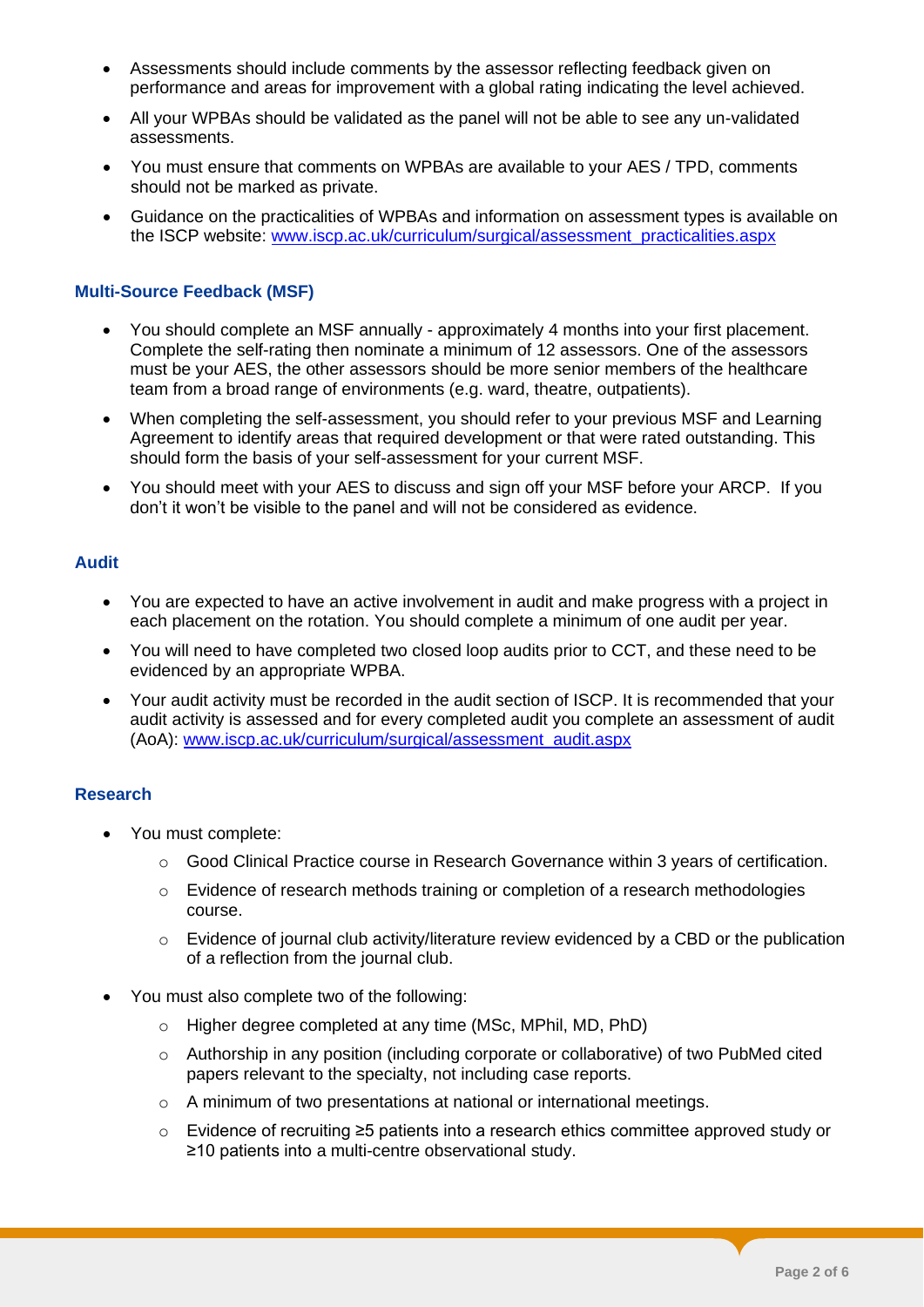- Advanced research evidence (These may be used as alternatives to the list immediately above:
	- $\circ$  Membership of a trainee research collaborative demonstrated by either a committee role of ≥24 months or running a collaborative project on a steering group or as a local lead.
	- o Membership of an NIHR portfolio study management group.
	- $\circ$  Co-applicant on a clinical trial grant application to a major funding body.

#### **Clinical Experience**

- You must provide evidence of clinical experience and exposure to the breadth and generality of Trauma & Orthopaedic Surgery.
- You must provide evidence of participation in an average of three operating lists and two outpatient clinics (including fracture clinic) per week.
- You must be able to recognise and deal with the following critical conditions with appropriate WPBA evidence:
	- o Compartment syndrome (any site)
	- o Neurovascular injuries (any site)
	- o Cauda equina syndrome
	- o Immediate assessment, care and referral of spinal trauma
	- o Spinal infections
	- o Complications of inflammatory spinal conditions
	- o Metastatic spinal compression
	- o Painful spine in the child
	- o Physiological response to trauma
	- $\circ$  Painful hip in the child
	- $\circ$  Necrotising fasciitis
	- o Diabetic foot
	- o Primary and secondary musculo-skeletal malignancy
	- o Major trauma resuscitation (CEX)

#### **Indicative Numbers**

- You will need to achieve a minimum of 1,800 cases prior to CCT with 70% as first surgeon (1,260 cases).
- You will need to achieve the required numbers for the indicative procedures detailed below:

| Competency                                                            | Indicative<br>No. | Notes, including acceptable cases                                                                                                                                         |
|-----------------------------------------------------------------------|-------------------|---------------------------------------------------------------------------------------------------------------------------------------------------------------------------|
| <b>Elective</b>                                                       |                   |                                                                                                                                                                           |
| Major joint arthroplasty                                              | 80                | Total hip, knee, shoulder, ankle replacements                                                                                                                             |
| Osteotomy                                                             | 20                | 1 <sup>st</sup> metatarsal, proximal tibia, distal femur, hip,<br>humerus, wrist, hand, paediatric, spinal. NOT<br>allowed are Akin, lesser toe and MT 2-5<br>osteotomies |
| Nerve decompression                                                   | 20                | Carpal tunnel, cubital tunnel, tarsal tunnel,<br>spinal decompression, discectomy                                                                                         |
| Arthroscopy                                                           | 50                | Knee, shoulder, ankle, hip, wrist, elbow                                                                                                                                  |
| <b>Emergency / Trauma</b>                                             |                   |                                                                                                                                                                           |
| Compression hip screw for<br>intertrochanteric fracture neck of femur | 40                |                                                                                                                                                                           |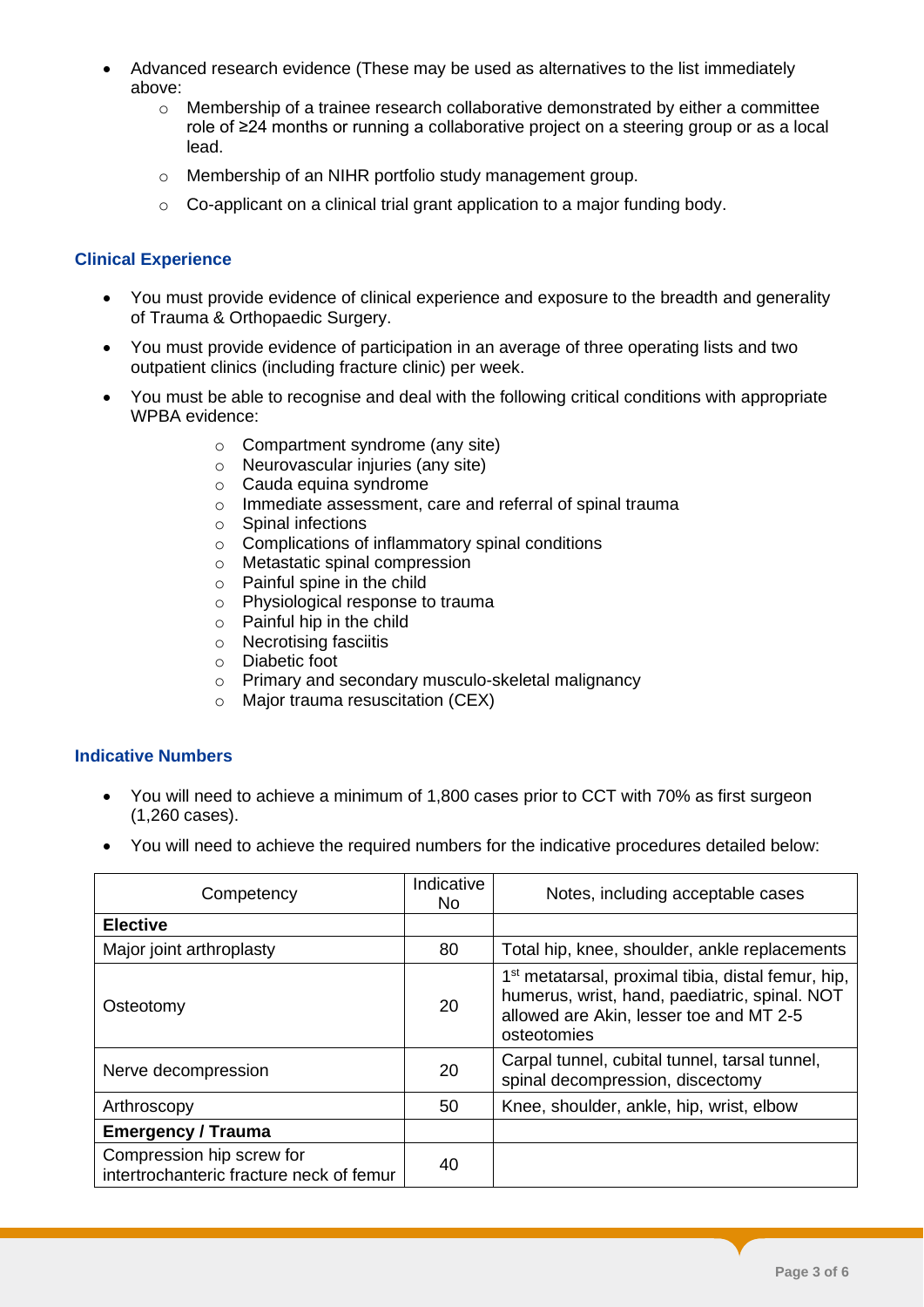| Hemiarthroplasty for intracapsular<br>fracture neck of femur                    | 40  |                                                                                                                      |
|---------------------------------------------------------------------------------|-----|----------------------------------------------------------------------------------------------------------------------|
| Application of limb external fixator                                            | 5   |                                                                                                                      |
| Tendon repair for trauma                                                        | 10  | Any tendon for traumatic injury (includes<br>quadriceps and patella tendon)                                          |
| Intramedullary nailing including elastic<br>nailing for fracture or arthrodesis | 30  | Femur shaft, long CMN for subtrochanteric<br>fracture, tibia shaft, humerus, hindfoot nail,<br>arthrodesis e.g. knee |
| Plate fixation for fracture or<br>arthrodesis                                   | 40  | Ankle, wrist, hand, femur, tibia, humerus,<br>forearm, clavicle, arthrodesis e.g. wrist                              |
| Tension band wire for fracture or<br>arthrodesis                                | 5   | Patella, olecranon, ankle, wrist, hand                                                                               |
| K wire fixation for fracture or<br>arthrodesis                                  | 20  | Wrist, hand, foot, paediatric                                                                                        |
| Children's displaced supracondylar<br>fracture                                  | 5   | Displaced fracture by internal fixation or<br>application of formal traction                                         |
| <b>TOTAL</b>                                                                    | 365 |                                                                                                                      |

## **Logbook**

- You should ensure your logbook is up to date in time for the ARCP.If your logbook is not linked to ISCP on the day of the ARCP the panel will not be able to assess your progress.
- You will also need to upload a copy of your SAC indicative numbers logbook to ISCP (this is to cover the period from starting higher training to the date of your review).

#### **Medical Education**

• You will need to provide evidence of commitment to teaching, this can be by attending the 'Training the Trainers' or equivalent course and uploading evidence to ISCP of giving at least one lecture or presentation per year on a teaching programme with written feedback.

#### **Management and Leadership**

• You will need to upload evidence to ISCP to demonstrate leadership and management, this can be a management course or module via Edge Hill.

#### **Educational Conferences, Courses and Qualifications**

- You will need to have a valid ATLS certificate at the time of CCT.
- You will need to upload to ISCP evidence of your attendance at specialty relevant educational courses, conferences and meetings.

# **Syllabus**

• You should use the most up to date syllabus available on ISCP: [https://www.iscp.ac.uk/curriculum/surgical/surgical\\_syllabus\\_list.aspx](https://www.iscp.ac.uk/curriculum/surgical/surgical_syllabus_list.aspx)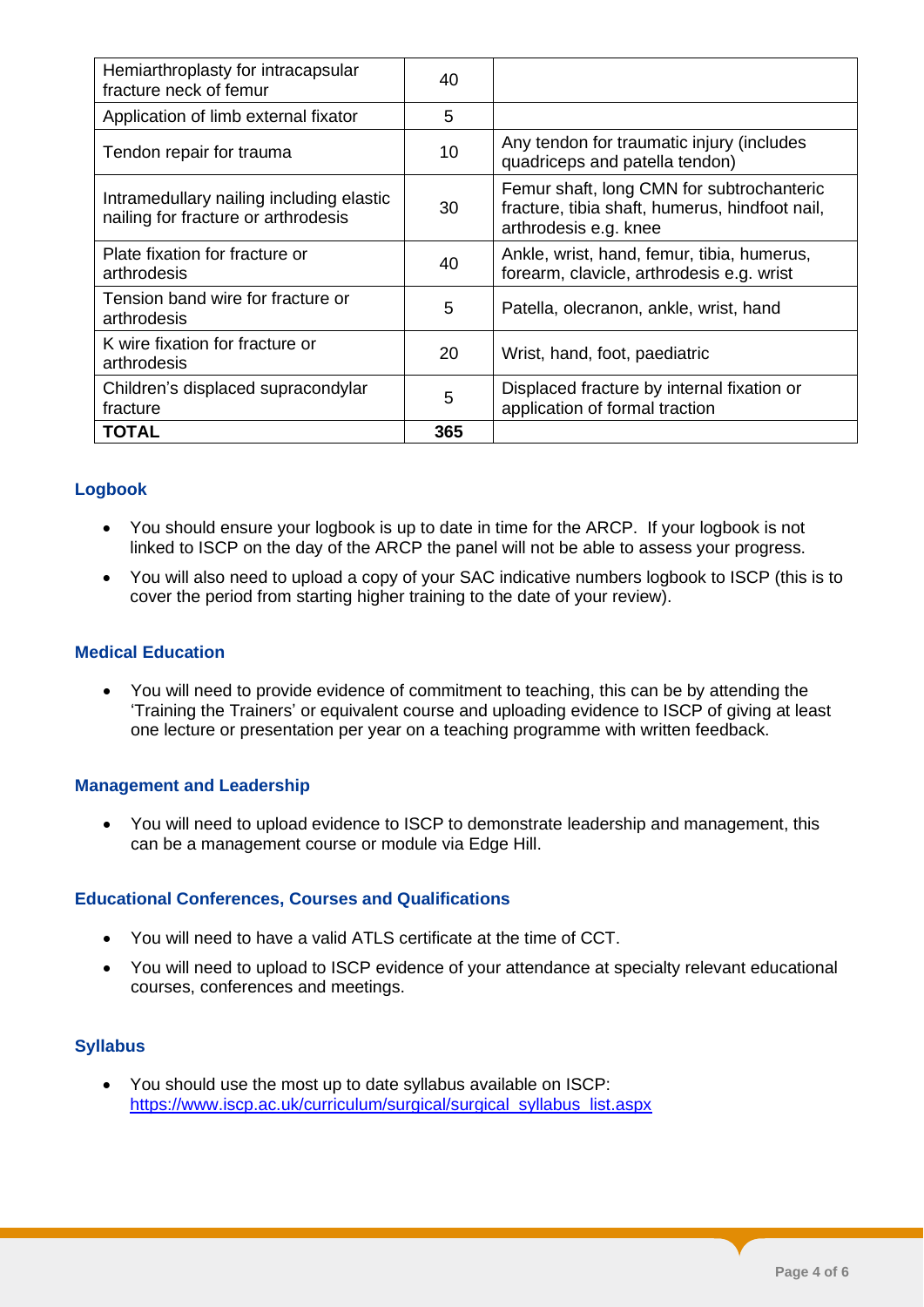#### **Teaching Attendance**

• Attendance at the teaching programme is mandatory and a minimum of 70% attendance is required. For every teaching session attended you should complete the feedback form.

#### **Examinations**

• Trainees will be expected to detail all examination attempts and results in the other evidence section of ISCP under examinations. If you have passed an exam, please ensure you upload evidence to ISCP (e.g. exam certificate, email from the exam body confirming the pass etc).

#### **Reflective Writing**

• You should complete at least three pieces of reflective writing per year and upload them as a word document in the "Other evidence" section under the heading "Miscellaneous" titled "Reflective Practice 1", etc.

#### **Curriculum Vitae & PDP**

- You will need to upload an up to date copy of your CV to ISCP for the ARCP.
- The ARCP panel will review the evidence section of your ISCP portfolio so please ensure it is up to date with details of courses, publications etc. and reflects the information on your CV.
- You will need to upload a copy of your current timetable to the evidence section of ISCP. This timetable should be for your current post and should clearly identify your duties.
- You will need to complete a PDP on ISCP for each 6-month placement, the PDP should use SMART principles and include both short-term and long-term goals that are specific to you.

#### **Joint Clinical and Academic Training Programmes**

• Trainees who are undertaking joint clinical and academic training programmes (Academic Clinical Fellowship / Lectureship) need to submit an academic report by the deadline set in the ARCP email sent to you.

#### **Out of Programme**

- Trainees who are Out of Programme for Clinical Training (OOPT) must complete the assessments required by the specialty curriculum. For a period of OOPT to count towards the award of CCT, evidence will be required by the SAC that educational objectives have been met including ISCP assessments for the entire period or a satisfactory trainer's report.
- Trainees who are Out of Programme for Research (OOPR) will need to submit a report from their research supervisor prior to their ARCP or Interim Progress Review.
- Trainees who are Out of Programme for Experience (OOPE) will need to submit a report from their research supervisor prior to their ARCP or Interim Progress Review.

#### **JCST Trainee Survey**

• You must complete the JCST survey for each placement via ISCP.